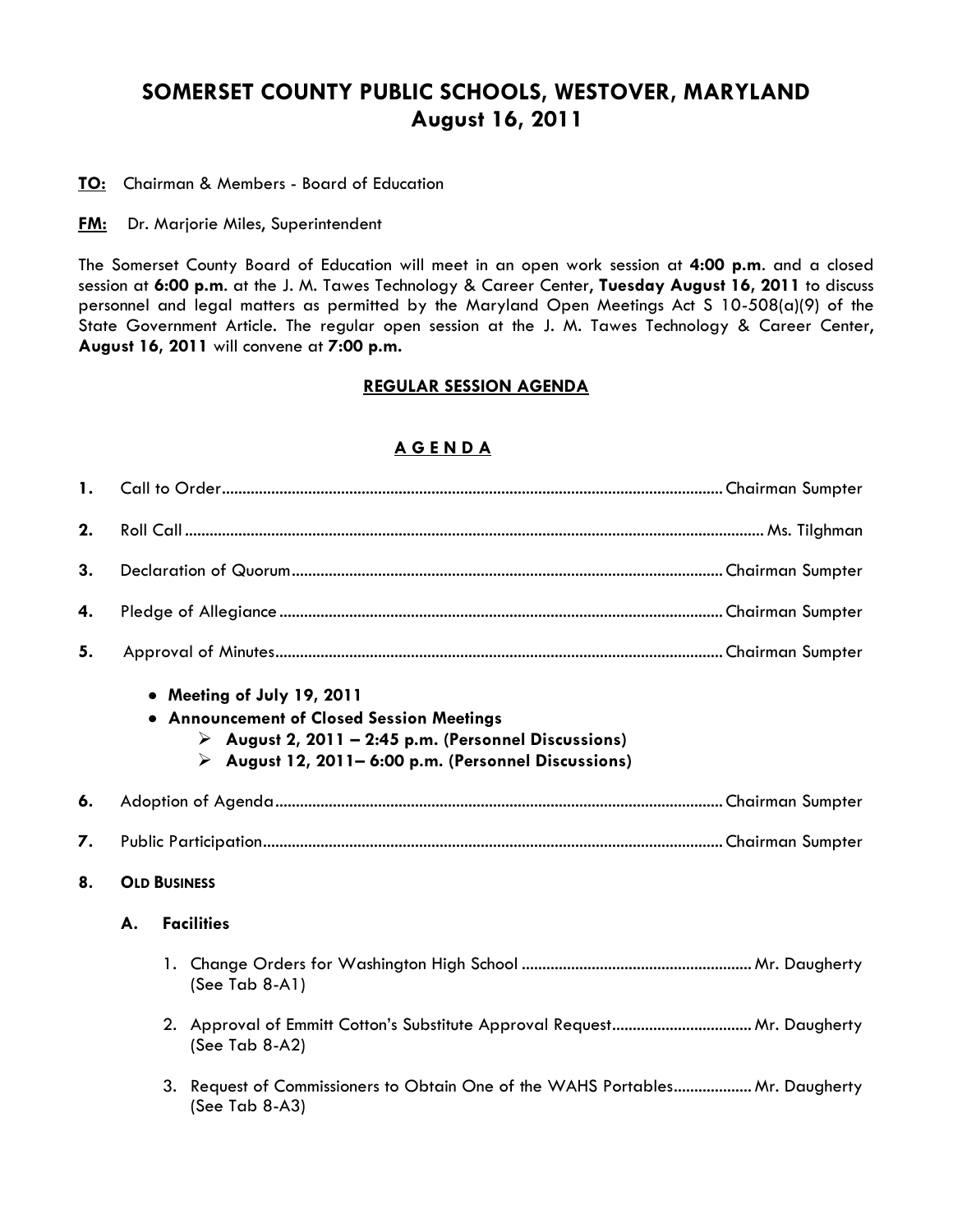|                |                         | (See Tab 8-A4)                                                                                  |  |
|----------------|-------------------------|-------------------------------------------------------------------------------------------------|--|
|                |                         | (See Tab 8-A5)                                                                                  |  |
|                |                         | $(See tab 8-A6)$                                                                                |  |
| В.             | <b>Transportation</b>   |                                                                                                 |  |
|                |                         | Revision Regarding Substitute as Applicant Contractor - Second Reading<br>$(See Tab 8-B1)$      |  |
| $\mathsf{C}$ . | <b>Policies</b>         |                                                                                                 |  |
|                |                         | Policy #600-21 Student Enrollment/Attendance Eligibility, Pupil Assignment<br>(See Tab $8-C1$ ) |  |
| D.             | <b>Human Resources</b>  |                                                                                                 |  |
|                |                         | (See Tab 8-D1)                                                                                  |  |
|                |                         | • Media Specialist                                                                              |  |
|                |                         | · Technology Education Teacher                                                                  |  |
|                |                         | • Teacher-In-Charge                                                                             |  |
|                |                         | (See Tab 8-D2)                                                                                  |  |
|                |                         | 3. Policy #700-26, Tuition Reimbursement<br>Mr. Lawson<br>(See Tab 8-D3)                        |  |
|                |                         | (See Tab 8-D4)                                                                                  |  |
| Е.             | <b>Student Services</b> |                                                                                                 |  |
|                |                         | (See Tab 8-E1)                                                                                  |  |
|                |                         | (See Tab $8-E2$ )                                                                               |  |
|                | 3.                      | (See Tab 8-E3)                                                                                  |  |
|                |                         |                                                                                                 |  |